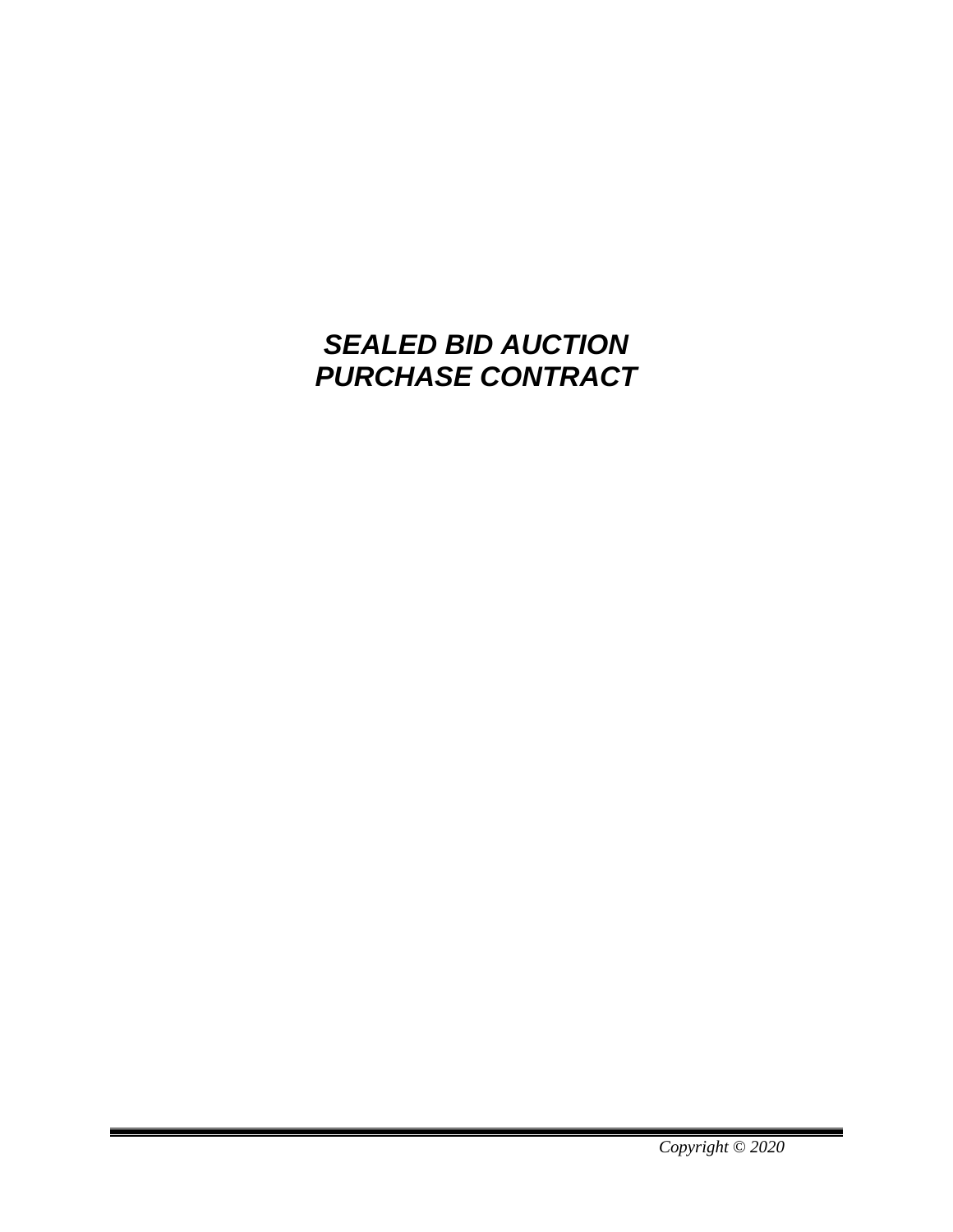**THIS PURCHASE CONTRACT** ("Contract") made this the \_\_\_ day of \_\_\_\_, 2021 is entered into by and between Michael G. Kasolas, CPA, Partition Referee, Superior Court of California, County of San Francisco, Case No. CGC-19-577552, Saeed Fazeli vs. Julie A. Margett ("Seller"), whose address is P.O. Box 27526, San Francisco, CA 94127-0526 ("Seller") and

whose address is  $($ "Buyer").

The Contract is entered into in connection with an **AUCTION SALE** of the real property commonly described as:

\_\_\_\_\_\_\_\_\_\_\_\_\_\_\_\_\_\_\_\_\_\_\_\_\_\_\_\_\_\_\_\_\_\_\_\_\_\_\_\_\_\_\_\_\_\_\_\_\_\_\_\_\_\_\_\_\_\_\_\_\_\_\_\_\_\_\_\_\_\_\_\_\_\_\_\_\_\_\_\_\_\_\_\_\_

1145 Wisconsin Street, San Francisco, CA 94107, APN: Lot 34 Block 4220 (including all fixtures, furnishings, and equipment set forth in Section 12 hereof, if any) ("Property") which is to be sold on <u>January 29, 2021</u> at an Auction Sale conducted by Braunco, Inc. ("BRAUN"). Buyer was the successful bidder at the Auction Sale and the purpose of this Contract is to memorialize the terms and conditions of the purchase of the Property, the amount due to Seller, BRAUN and Broker, and the various indemnities and obligations of Buyer and Seller ("Parties"). Buyer acknowledges that a specimen of this Contract was posted on the BRAUN's website for Buyer to review prior to the Auction Sale and Buyer reviewed the Contract prior to making its successful bid for the Property at the Auction Sale. Buyer also acknowledges that it has had the opportunity to do whatever due diligence it believed was appropriate under the circumstances and has had the opportunity to consult with Buyer's counsel before entering into and executing this Contract and Buyer knowingly and voluntarily enters into this Contract on the terms and conditions set forth herein.

**1**. **AGREEMENT TO PURCHASE.** In consideration of the mutual covenants set forth herein, and for other good and valuable consideration, the receipt and sufficiency of which is hereby acknowledged, Seller agrees to sell to Buyer and Buyer agrees to purchase from Seller the Property which has been defined above and as set forth in the Title Commitment (as defined in Section 11 below). Buyer stipulates and agrees that this Contract is being entered into with the Partition Referee, Michael G. Kasolas, CPA ("Seller") pursuant to the "Default Interlocutory Judgment for Partition by Sale of Real Property", Case No. CGC-19-577552, Saeed Fazeli, Plaintiff vs. Julie A. Margett, Defendant, dated December 31, 2019, (a copy is attached as "Attachment No. 1" and is incorporated into this Contract) pending before the Superior Court of California, County of San Francisco ("the Court"); and that nothing in this Contract creates any personal liability with respect to Mr. Michael G. Kasolas, CPA, the Partition Referee and Seller. The seller, as Partition Referee, is not required to make any disclosures. **Buyer understands that as such, seller is exempt from all disclosure requirements, pursuant to California Civil Code section 1102.2(b).** Any provision in this Contract that refers to Mr. Kasolas shall hereby be deemed to refer to the Seller. Any provision in the Contract that refers to Mr. Kasolas shall hereby be deemed to refer to the Seller. This Contract, and any related compensation are subject to a hearing for court confirmation and approval by the Court as identified above in this paragraph. This Contract is contingent upon court confirmation on or before seventy-five (75) days from the full execution of this Contract. If court confirmation is not obtained by that date, Buyer may cancel the agreement in writing, and receive a return of their deposit. Buyer hereby stipulates and agrees that this Contract shall be subject to the Court allowing open, competitive bidding, resulting in the Property being sold to the highest bidder, according to the Court's customary procedures. Buyer is encouraged to appear at the court confirmation hearing. Buyer understands and agrees that Seller, through his authorized Auctioneer/Agent, BRAUN, and others, will continue to market the Property for sale for purposes of soliciting competitive bids prior to and at the court confirmation hearing

**2. TOTAL CONTRACT PRICE.** The total price to be paid by Buyer for the purchase of the Property ("Total Contract Price") including the escrow deposit to be made by Buyer shall be as follows and shall be paid in immediately available U.S. funds (i.e., cash, wire transfer or cashier's check drawn on a US bank account):

| <b>BUYER'S INITIALS:</b> | <b>PAGE 1 OF 11</b> |
|--------------------------|---------------------|
| SELLER'S INITIALS:       |                     |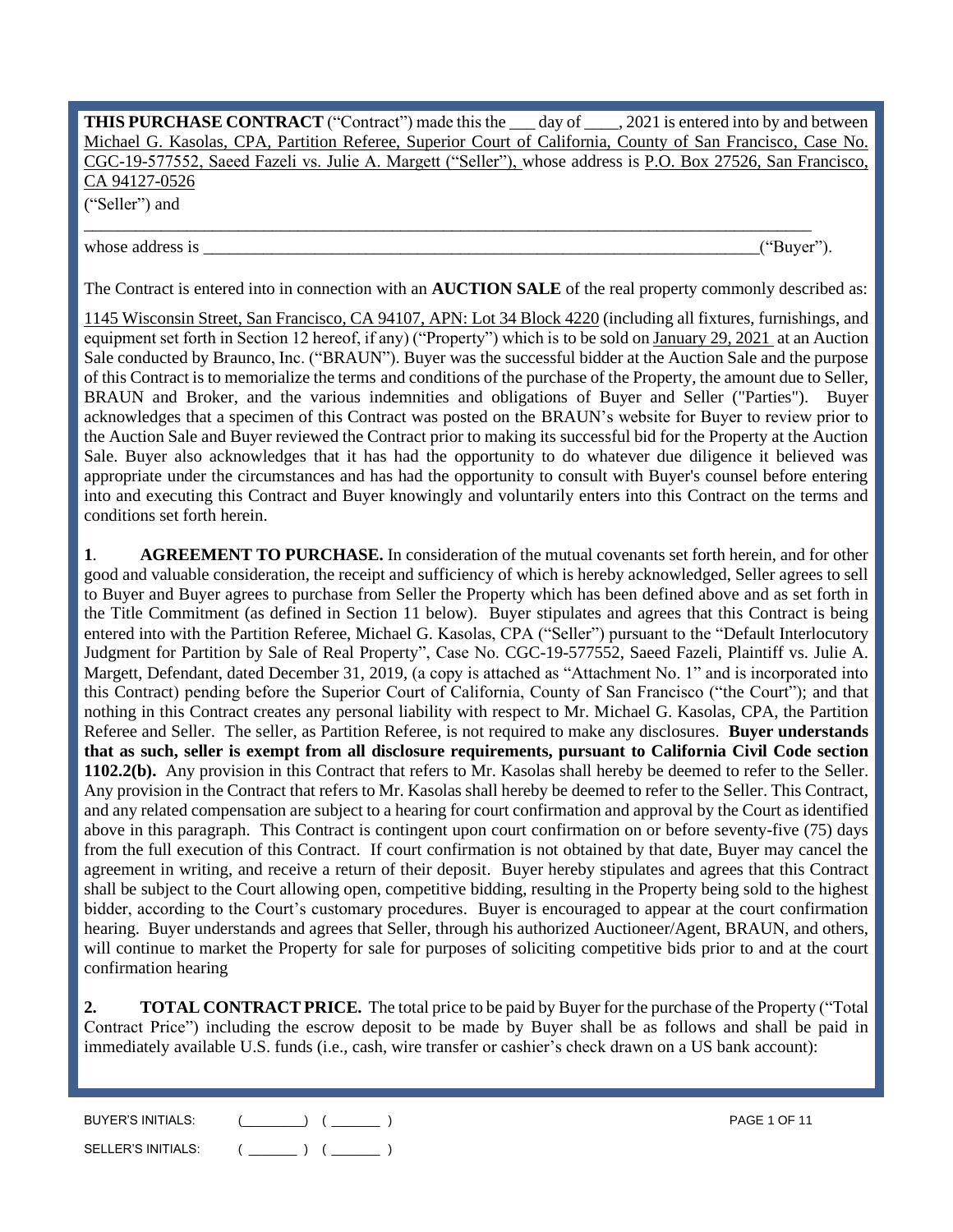| (a) | Plus, BUYER'S PREMIUM equal to 5% of the Final Bid Amount<br>(which sum is to be paid to the BRAUNCO pursuant to the Auction Contract)\$                                                                          |
|-----|-------------------------------------------------------------------------------------------------------------------------------------------------------------------------------------------------------------------|
|     |                                                                                                                                                                                                                   |
| (b) | <b>INITIAL DEPOSIT</b> ("Initial Deposit") equal to 10% of the Total Contract<br>Price to be provided within 24 hours of bid acceptance (to be deposited in a non-interest bearing trust<br>account by the Escrow |

Holder as defined below)....................................................................................\$**\_\_\_\_\_\_\_\_\_\_\_\_\_\_\_** Of which \$\_\_\_\_\_\_\_\_\_\_\_ has been provided in a cashier's check as **REGISTRATION DEPOSIT** 

**(c) BALANCE OF TOTAL CONTRACT PRICE**..............................................**\$\_\_\_\_\_\_\_\_\_\_\_\_\_\_\_** Due no later than two (2) business days prior to Closing (defined below). In addition, Buyer must pay amounts due from Buyer under other provisions of this Contract (see Sections 4 and 5 below).

### The Initial Deposit is **NON-REFUNDABLE AND WILL CONSTITUTE LIQUIDATED DAMAGES AS SET OUT IN PARAGRAPHS THREE (3) AND TWENTY (20) BELOW IN THE EVENT OF BUYER'S BREACH AS SET FORTH BELOW**.

**3. CLOSING.** Close of escrow shall occur no later than seven (7) days after the date of entry of an order of the Court approving this sale (the "Closing Date"). Escrow Holder (as defined in Section 18) is hereby authorized and instructed to conduct the escrow in accordance with this Contract, its Escrow Instructions which shall follow the terms set forth herein, applicable law and custom and practice of the community in which the Escrow Holder is located, including any reporting or requirements of the Internal Revenue Code. If and to the extent there is any conflict between the escrow instructions and this Contract, the terms of this Contract will control. On the Closing Date, Seller shall deliver to Buyer a Deed to the Property, which deed shall be without warranties; express, implied or statutory, except as set out elsewhere herein. Buyer may take possession of the Property one (1) day after Closing.

At the Closing, the Seller shall convey title to the properties free and clear of all liens and encumbrances except for Permitted Standard Title Exceptions as outlined in Paragraph 11 below. The sale is without contingencies, and the Property is being conveyed "as is" "where is" and with no representations and warranties of any kind or nature, express, implied or statutory and shall remain subject to all Permitted Title Exceptions as described in Paragraph 11 below. The Seller agrees to execute all other documents and disclosure statements as may be required to sell or convey the Property to Buyer. In the event that Seller cancels this Contract because of Buyer's breach, Seller shall give written notice to Buyer at Buyer's address hereinabove. No further consent or other actions of Buyer will be necessary for the Initial Deposit to be forfeited to Seller in the event of a breach of this Agreement by Buyer and Escrow Holder is hereby instructed to release the Initial Deposit to Seller upon the termination of this Agreement because of a breach of this Agreement by Buyer.

**4. TAXES AND OTHER PRORATIONS.** In addition to the Total Contract Price set forth above, Buyer shall bear a portion of the current year's property taxes and assessments prorated as of the date of Closing.

**5. CLOSING COSTS.** . In addition to the Total Contract Price set forth above, Buyer shall bear a portion of the Closing Costs identified below. Seller shall also bear a portion of the Closing Costs, as set forth below.

| BUYER'S INITIALS:  | <b>PAGE 2 OF 11</b> |
|--------------------|---------------------|
| SELLER'S INITIALS: |                     |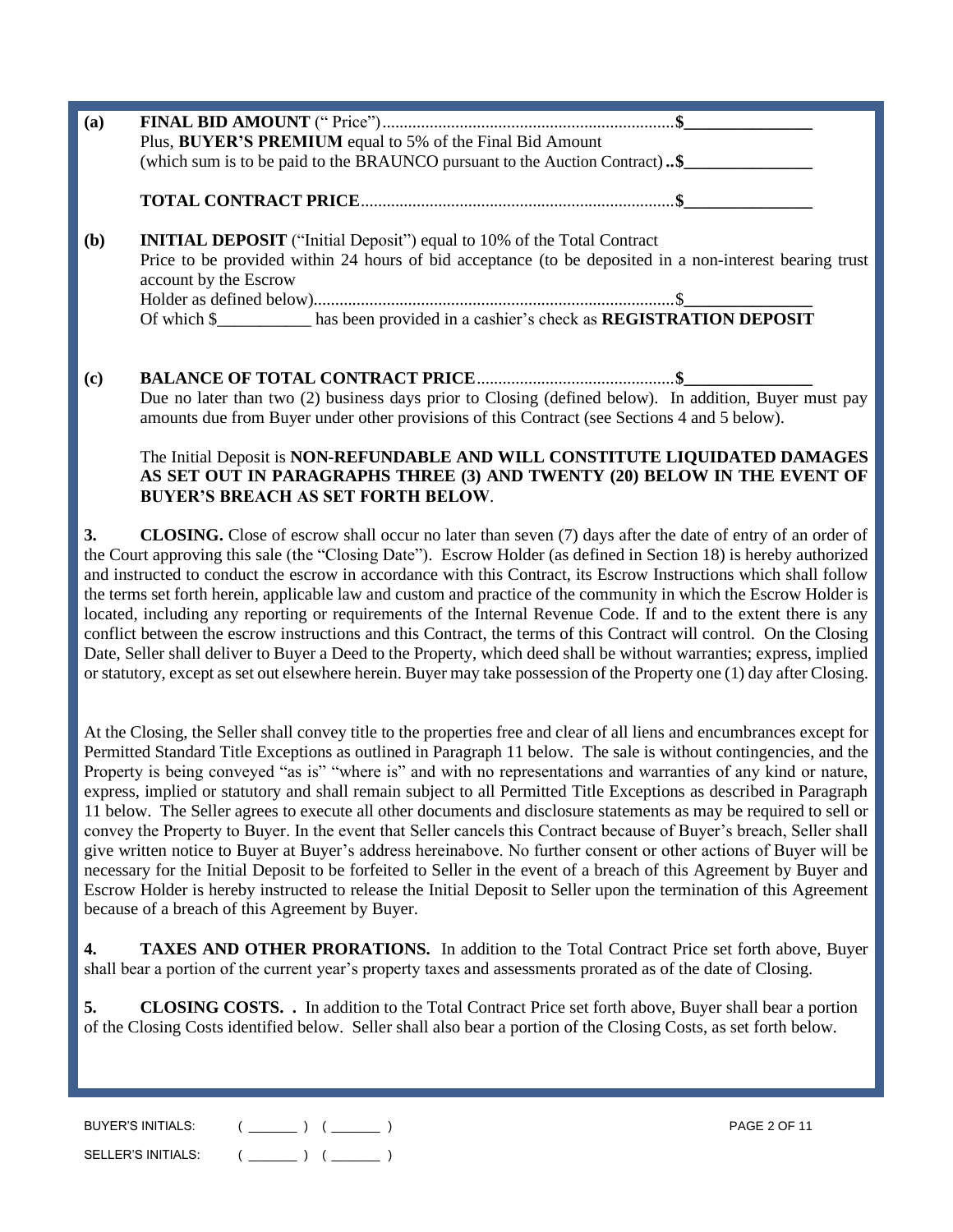- **a) Seller's Costs.** At Closing, Seller will pay all costs to transfer the Property and to release any encumbrances on the Property other than the Permitted Title Exceptions as defined below.
- **b) Buyer's Costs.** At Closing, all the costs for recording the Grant Deed, all costs for borrower's title insurance policy and any costs associated with Buyer's financing to obtain the Total Contract Price for the sale of the Property. Buyer shall pay all other fees and costs in connection with any reports, inspections, due diligence, and taxes other than the prorated property taxes and shall deposit such sums as is necessary to pay such fees and costs at close of Escrow. To the extent that Buyer seeks any endorsements or other form of title insurance policy from First American Title Company, such endorsements or policy shall be at Buyer's sole cost and expense. Buyer will pay standard Escrow Fees as per local custom.

**6. TERMS.** This is a cash sale with the Initial Deposit set forth above being held by the Escrow Holder and with the balance, inclusive of Buyer's closing costs, financing costs, and other prorated fees and costs set forth herein, due no less than two (2) business days prior to Closing. While Buyer may elect to obtain financing, this sale is not contingent upon Buyer's ability to obtain financing.

**BUYER ACKNOWLEDGES AND AGREES THAT ITS OBLIGATIONS UNDER THIS CONTRACT ARE NOT CONTINGENT UPON BUYER OBTAINING A LOAN FROM ANY LENDER OR ANY OTHER MATTER. BUYER SHALL BE OBLIGATED TO PERFORM ITS OBLIGATIONS UNDER THIS CONTRACT WHETHER OR NOT BUYER CAN OBTAIN A LOAN OR LOANS TO FINANCE ITS PURCHASE OF THE PROPERTY.**

**7. INITIAL DEPOSIT/CLOSING AGENT.** The Initial Deposit shall be paid to Escrow Holder.

#### **8. DISCLAIMER OF WARRANTIES; "AS-IS" CONVEYANCE; INDEMNITIES.**

- **a)** BUYER WARRANTS, ACKNOWLEDGES AND AGREES THAT BUYER IS PURCHASING THE PROPERTY IN AN "AS-IS, WHERE IS" CONDITION "WITH ALL FAULTS" AND SPECIFICALLY AND EXPRESSLY WITHOUT ANY WARRANTIES, REPRESENTATIONS OR GUARANTEES, WHETHER EXPRESS, IMPLIED OR STATUTORY, OF ANY KIND, NATURE, OR TYPE WHATSOEVER, FROM OR ON BEHALF OF THE SELLER OR BROKER OR BRAUN, EXCEPT AS ARE EXPRESSLY CONTAINED IN THIS AGREEMENT.
- **b)** BUYER ACKNOWLEDGES AND AGREES THAT SELLER, BROKER AND BRAUN HAVE NOT, DO NOT, AND WILL NOT MAKE ANY WARRANTIES OR REPRESENTATIONS, EXPRESS OR IMPLIED, OR ARISING BY OPERATION OF LAW, INCLUDING, BUT IN NO WAY LIMITED TO, ANY WARRANTY AS TO THE VALUE, PHYSICAL CONDITION, SQUARE FOOTAGE, ENVIRONMENTAL CONDITION (INCLUDING BUT NOT LIMITED TO WETLANDS, FLOOD PLAIN, LEAD BASE PAINT, RADON GAS, ASBESTOS), MINERAL RIGHTS, FISHING RIGHTS, ZONING, CONDITION OF THE PROPERTY, OPERABILITY, HABITABILITY, TENANTABILITY, SUITABILITY, MERCHANTABILITY, PROFITABILITY, FITNESS FOR PURPOSE, MARKETABILITY, PAST OR PRESENT COMPLIANCE WITH ANY RULES, REGULATIONS, COVENANTS OR RESTRICTIONS, DEVELOPMENT POTENTIAL OR FITNESS FOR A PARTICULAR USE OR PURPOSE OF THE PROPERTY.
- **c)** Buyer further acknowledges and agrees that it has been, and will continue to be, Buyer's responsibility to make such legal, factual and other inquiries and investigations and due diligence as Buyer deems necessary, desirable or appropriate with respect to the Property. Buyer acknowledges that it has executed this Contract based solely on its own independent due diligence investigations and findings, and not on reliance on any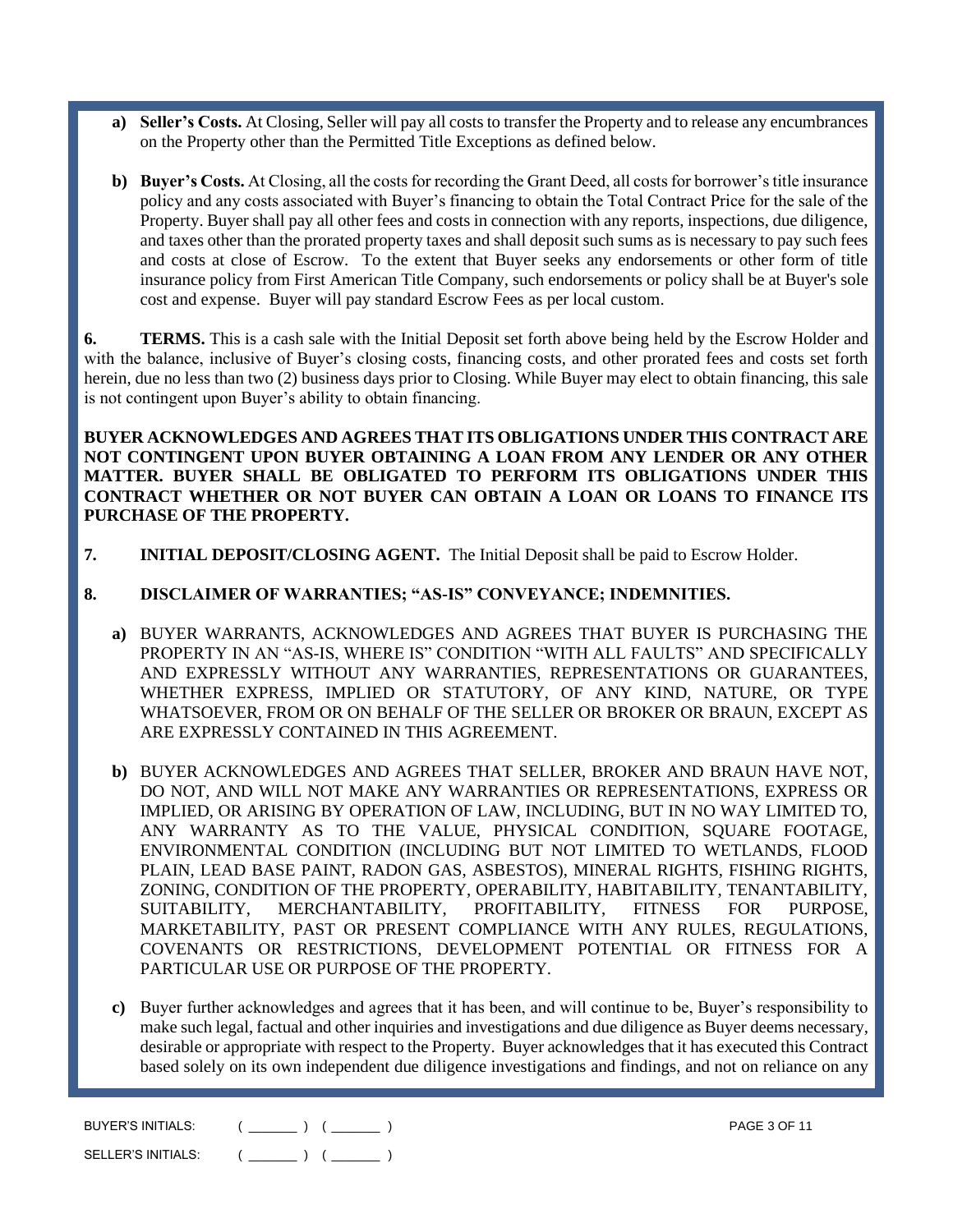information provided by Seller, BRAUN, Broker or their respective affiliates, agents, officers, employees or representatives. Buyer has not relied, and is not relying, upon any information, document, sales brochures or other literature, maps or sketches, projection, pro forma, statement, representation, guarantee or warranty (whether express or implied, oral or written, material or immaterial) that may have been given by or made by or on behalf of the Seller, Broker or BRAUN, and knowingly and voluntarily enters into this Contract and will defend, indemnify and hold BRAUN and Broker harmless (with counsel reasonably acceptable to BRAUN) from any and all claims with respect to any problems or issues with the Property of any kind or nature.

- **d)** Buyer shall look only to Seller, and not to BRAUN and Broker, as to all matters regarding any duties or obligations pursuant to the terms of this Contract and with respect to the Property. The BRAUN or Broker shall not be responsible or liable in any way if the Seller cannot deliver title hereunder or otherwise fails to close escrow.
- **e)** Without in any way limiting the generality of the preceding subparagraphs (a) through (d) and subparagraph (f) and subparagraph (g) below, Buyer specifically acknowledges and agrees and hereby waives, releases and discharges any claim it has, might have had, or may in the future have against the Seller, BRAUN or Broker with respect to: the condition of the Property, either patent or latent; Buyer's ability or inability to obtain or maintain building permits, either temporary or final certificates of occupancy or other permits or licenses for the use or operation of the Property, and/or certificates of compliance for the Property; the actual or potential income or profits to be derived from the Property; existing known or unknown leases (written, oral, expired, etc.), tenancies, occupancies, claims by current occupants, rental contracts, or any other known or unknown leasehold interest or claim affecting the Property; the real estate taxes or assessments now or hereafter payable thereon; the compliance with any environmental protection, pollution or land use laws, rules, regulations or requirements; and any other state of facts which exist with respect to the Property or the use and occupancy of the Property.
- **f)** In addition, Buyer shall carry such workers compensation, liability, property damage and other insurance necessary to protect Seller, Broker and BRAUN from any claims of any kind arising out the Property and with respect to any damage or liability arising there from.
- **g)** Buyer further agrees to release, defend, indemnify and hold Seller, Broker and BRAUN harmless from any claims or contentions that Seller, Broker and BRAUN in any way violated or did not comply with the Americans with Disabilities Act in connection with the sale or use of the Property.
- **h)** Buyer further affirmatively acknowledges and agrees that BRAUN and Broker have made no representations of any kind to Buyer including, but not limited to, the condition, use, operation, habitability, zoning, value, size, income or profits, environmental condition, rights, or any other matter with respect to the Property and Buyer agrees that should any lawsuit be filed by or against BRAUN , Broker and Seller with respect to the Property, Buyer shall defend, indemnify, and hold BRAUN and Broker harmless from any claims, costs, expenses, liabilities, damages, actions, or causes of action including payment of any and all attorney'sfees and costs incurred by BRAUN and Broker in any Court, reference proceeding, arbitration, administrative hearing, or bankruptcy proceeding.
- **i)** Buyer acknowledges that Seller is selling the Property pursuant to the "Default Interlocutory Judgment for Partition by Sale of Real Property", referred to above in Paragraph 1 of this Contract, and has no personal knowledge of the condition or history of the Property.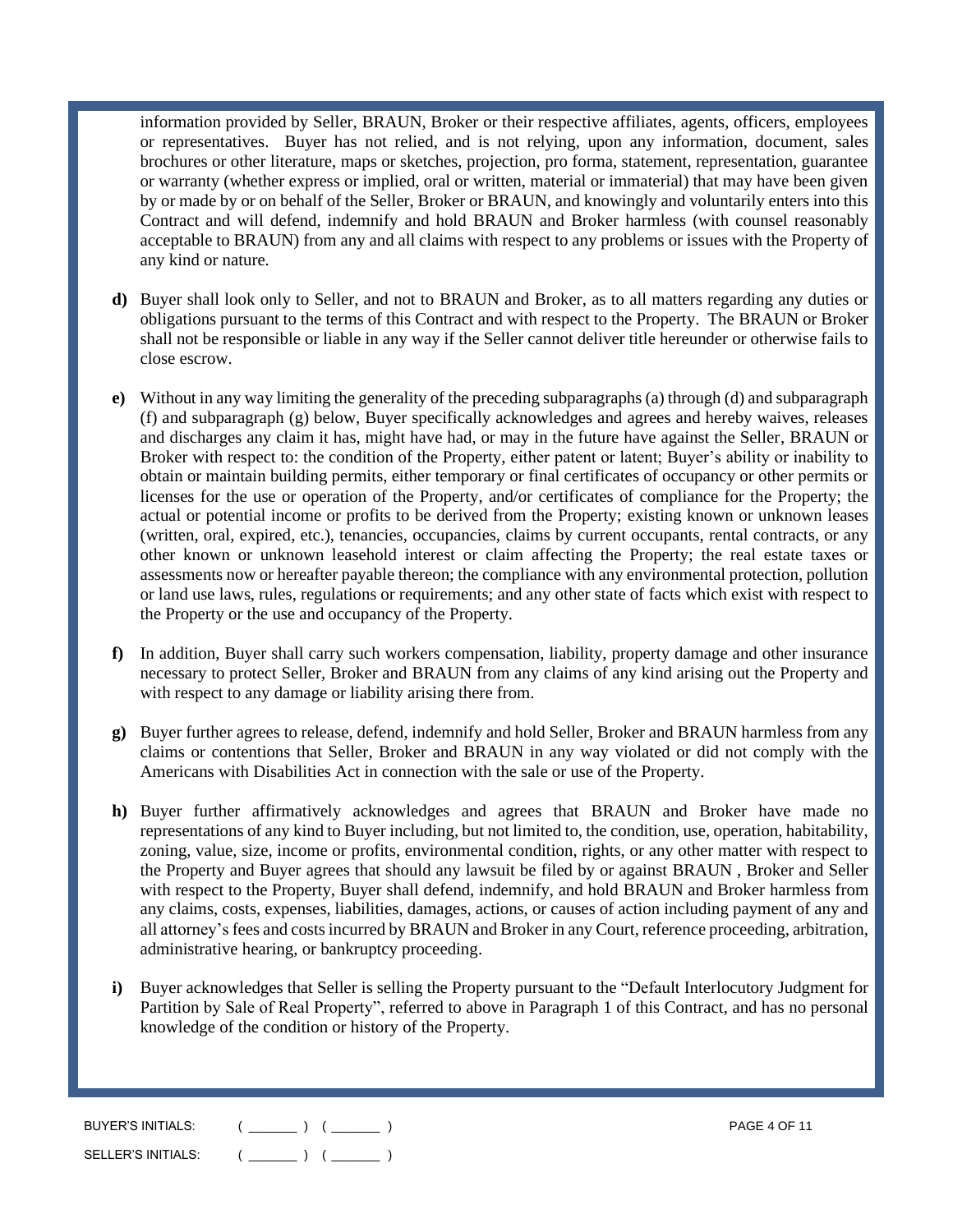- **j)** Buyer acknowledges that Seller is making no representations or warranties, directly or indirectly, express or implied, with respect to the physical, legal, economic or other condition or history of the Property.
- **k)** Buyer acknowledges that Seller is unable to provide any reports, disclosures, or representations as to the condition and history of the Property.
- **l)** Buyer acknowledges that Seller makes no representations or warranties as to the character, existence or condition of any of the items of personal property at the Property .
- **m)** Buyer's acknowledges Buyer's purchase of the Property will be on the basis of Buyer's own investigation of (1) the physical condition of the Property, to include but not limited to, subsurface conditions thereof; and (2) the operative or proposed governmental laws and regulation affecting or applicable to the Property.
- **n)** Buyer acknowledges that Buyer's purchase of the Property will be subject to all known and unknown leases (written, oral, expired, etc.), tenancies, occupancies, claims by current occupants, rental contracts, or any other known or unknown leasehold interest or claim affecting the Property.
- **o)** Buyer acknowledges, that Seller is exempt from San Francisco's energy and compliance requirements pursuant to San Francisco Housing Code Chapter 12, Section 1211(b) (1) and (4) San Francisco Housing Code Chapter 12A, Section 12A09.
- **p) Buyer acknowledges its receipt and approval of that certain Natural Hazard Disclosure Statement relating to the Property (the "Natural Hazard Disclosure Statement") and that certain Disclosure Regarding Real Estate Agency Relationship (the "Agency Disclosure Statement") (collectively, the Natural Hazard Disclosure Statement Agency Disclosure Statement and Seller disclosures are referred to herein as the "Disclosure Statements").**

**9. SELLER REPRESENTATIONS AND INDEMNITIES.** Seller represents that: (1) Seller has the full and complete authority to enter into this Agreement and convey the Property in accordance with the terms hereof; and (2) Seller is not a "foreign person" under the Foreign Investment in Real Property Tax Act as defined in paragraph 16 below.

#### **10. PROPERTY INSPECTION.**

- **a)** It is the Buyer's sole responsibility to (1) perform all inspections (physical, legal, economic, environmental, archeological, geological, pest, or otherwise) on the Property and to be satisfied as to its condition prior to entering into this Contract; and (2) to review all property information and due diligence materials with respect to the Property, including, without limitation, the Disclosure Statements, prior to entering into this Contract; and (3) to independently verify any information it deems important including information available in public records; and (4) to inquire of public officials as to the applicability of and compliance with land use and environmental laws, building ordinances, zoning, health & safety codes, and any other local, state or federal laws and regulations.
- **b)** Buyer shall be responsible for the costs of all inspections, surveys, engineering reports, environmental studies, including, but not limited to, lead-based paint tests, or for any other work performed at Buyer's request and Buyer shall pay for any damage which occurs to the Property as a result of such activities. Buyer shall not permit any claims or liens of any kind against the Property for inspections, surveys, engineering reports, or for any other work performed on the Property at Buyer's request. Buyer agrees to defend, indemnify, protect and hold Seller, BRAUN and Broker harmless from and against any liability, damage, cost or expense incurred, directly or indirectly, by Seller, BRAUN or Broker as result of Buyer's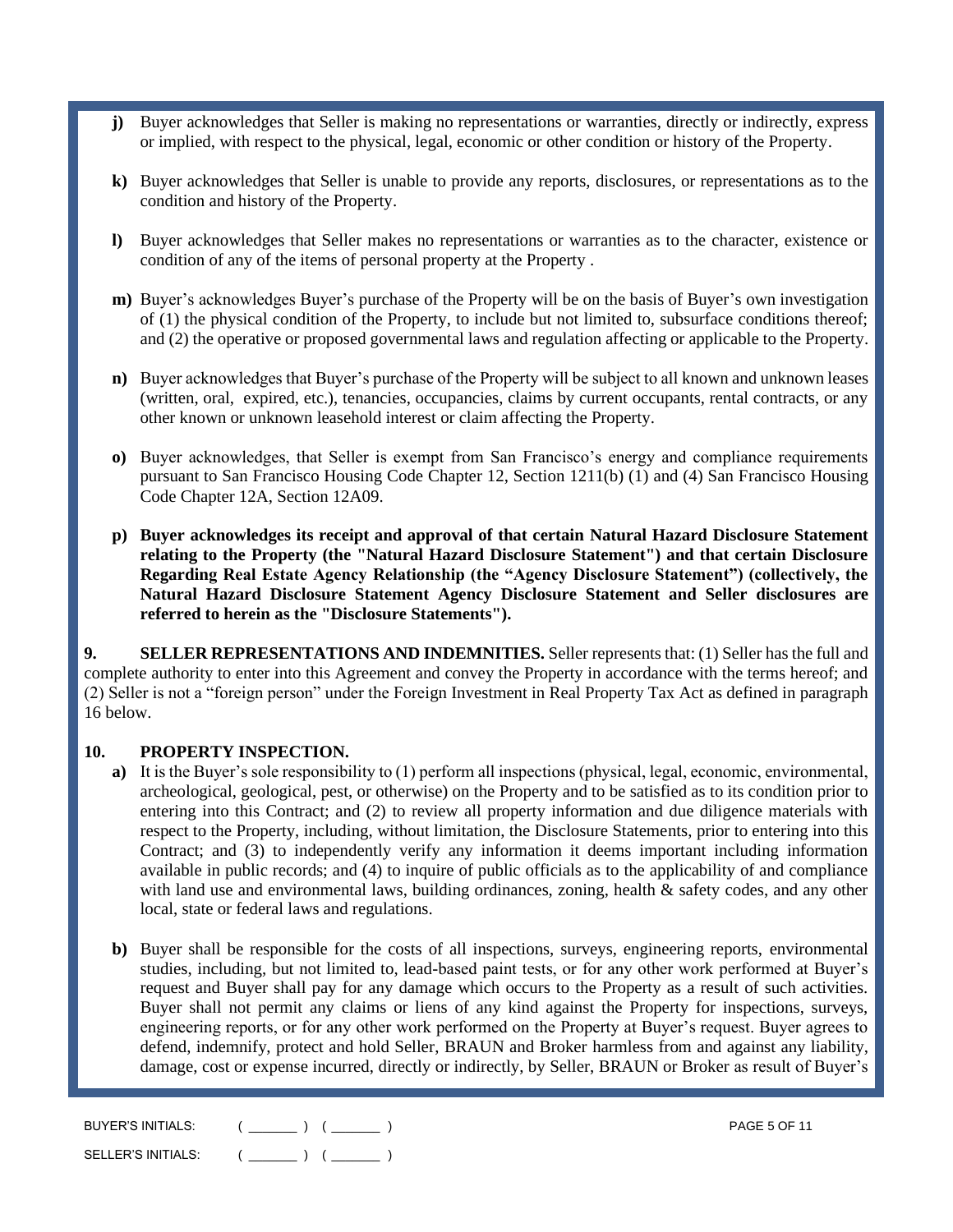inspection, examination or survey of the Property, either prior to, on or after the date hereof. This indemnity includes the indemnified parties' right to recover all costs and expenses incurred by such parties to enforce this Section, including reasonable attorneys' fees whether any lawsuit or arbitration is commenced in connection with this Agreement. Buyer further agrees to repair any damage caused by such inspections and to restore the Property to its condition prior to the inspection. This provision shall survive the Closing Date and any termination of this Contract. Buyer and/or their agents may not enter upon the Property without first obtaining Seller's written authorization to do so, to be granted upon Seller's sole discretion. Buyer agrees that it shall cause all contractors, agents and other inspectors who enter onto the Property to conduct the inspections, surveys, reports or other work to have liability insurance in an amount reasonably acceptable to Seller, and shall provide BRAUN and Broker or Seller with a certificate of liability insurance, naming Seller, Broker and BRAUN as additional insureds, for their review and approval prior to Buyer's and each such contractor, agent or inspector's entry onto the Property.

## **11. TITLE**

**a)** As set forth above, Seller shall cause a CLTA Owner's Title Commitment to be delivered to Buyer, at Buyers expense, with standard coverage and no endorsements ("Title Commitment") for review and inspection. Buyer hereby agrees to accept title to the Property subject to:

(i) all standard exclusions and printed exceptions set forth in the Title Commitment, including, but not limited to, all matters that would be disclosed by a current and accurate survey of the Property;

(ii) liens for taxes and assessments not yet due and payable;

(iii) easements for public utilities affecting the Property;

(iv) all other easements or claims to easements, covenants, conditions, restrictions and rights-of-way affecting the Property;

(v) rights and claims of parties in possession; and

(vi) all title exceptions referenced in the Title Commitment (the foregoing title matters are herein collectively referred to as the "Permitted Title Exceptions"). Any applicable zoning ordinances, land use laws and regulations, taxes for the current year and those matters, if any, which are waived by Buyer pursuant to this Paragraph 11, shall also be deemed Permitted Title Exceptions.

- **b)** Seller covenants that it will not voluntarily create or cause any lien or encumbrance to attach to the Property between the dates of this Contract and the Closing Date, except as may be necessary, in Seller's sole reasonable discretion, in its ordinary course of business with respect to the Property or in its normal operation of the Property.
- **c)** Seller will convey any mineral, water, oil, and gas rights as actually owned by Saeed Fazeli, Plaintiff and Julie A. Margett, Defendant, as owners of the property to Buyer, if any.

**12. FIXTURES AND PERSONAL PROPERTY.** This Property includes all the following personal property **"NONE"** (see attached schedule for additional items), and all permanent improvements thereon, including those items which pursuant to applicable law are a part of the real property.

**13. TITLE DEFECTS.** If the Title Commitment reveals a material defect in title which is not one of the Permitted Title Exceptions, or if prior to the Closing Date, a new material defect in title is disclosed by an updated supplement to the Title Commitment, which defect is not one of the Permitted Title Exceptions, prior to the Closing Date, Buyer may either waive such defect or give written notice to Seller and Escrow Holder not later than five (5) days from the date of discovery of such defect in title, pursuant to Paragraph 18, which in no event shall be more than twenty (20) days from the date of the close of the Auction. Seller may, at its option, attempt to cure such defect prior to the Closing or decline to cure such defect. If Seller is unable or unwilling to cure, on or before the Closing Date, any material defect as to which Buyer has notified Seller as hereinabove provided and if Buyer does not waive

| <b>BUYER'S INITIALS:</b> | <b>PAGE 6 OF 11</b> |
|--------------------------|---------------------|
| SELLER'S INITIALS:       |                     |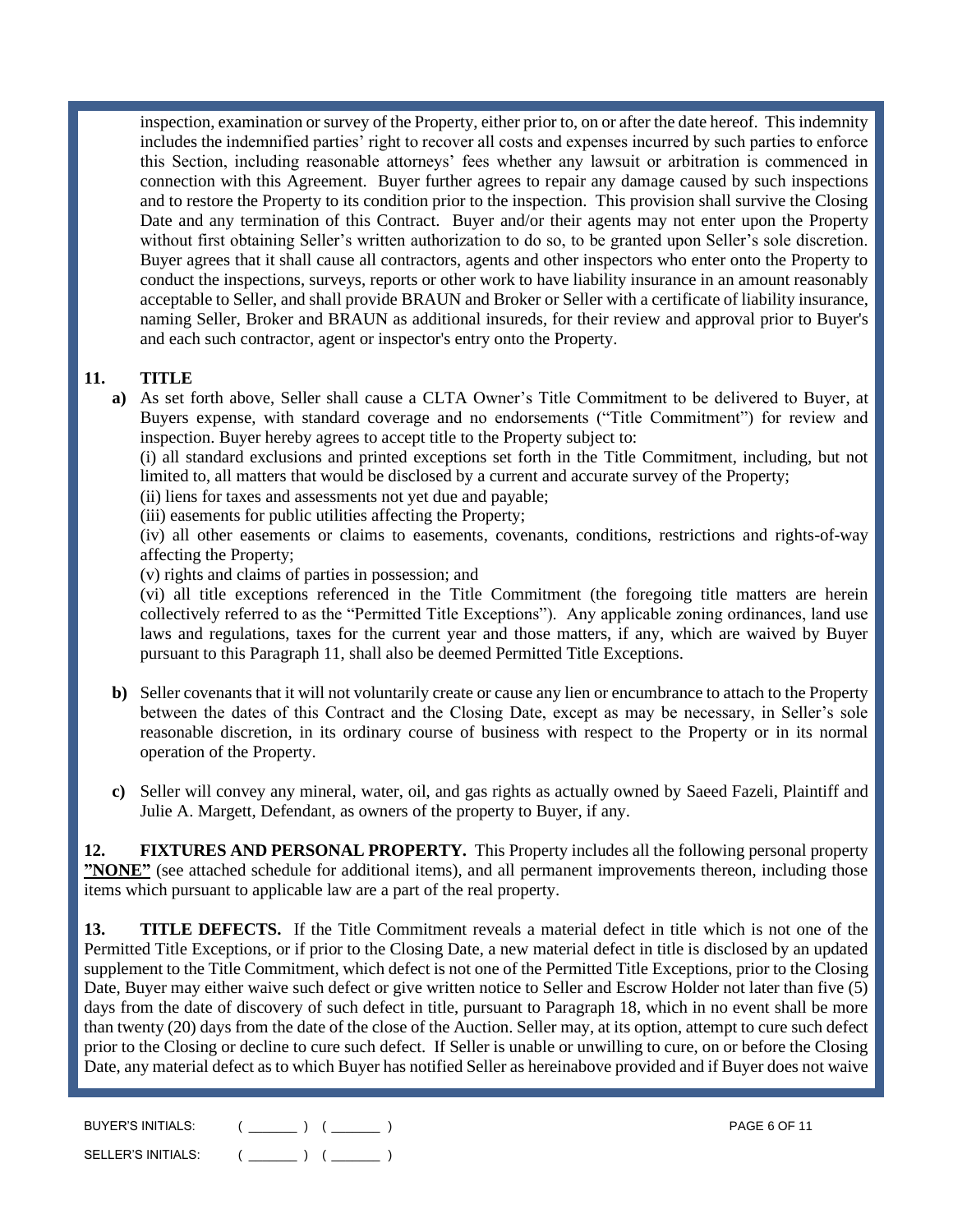such defect on or prior to the Closing Date by written notice to Seller, this Contract shall be terminated without liability to either party and the Initial Deposit shall be returned to Buyer. Seller shall have the right, at its sole election, to extend the Closing Date by not more than [60] days to attempt to cure any defect in title.

**14. SURVEY; ENVIRONMENTAL REPORTS.** Should Buyer desire a survey of the Property or request to conduct an environmental investigation as to the Property, it shall be at Buyer's option and expense. Should the survey show a greater or fewer number of square feet in the Property, no adjustment will be made to the Total Contract Price. Such survey or environmental investigation must be completed prior to the date of the Auction.

**15. HAZARDOUS SUBSTANCES:** Seller and Buyer expressly acknowledge that neither the broker nor the BRAUN (if the broker and BRAUN are two different parties) have made any independent investigation or determination with respect to the existence or nonexistence of asbestos, PCB transformers, or other toxic, hazardous or contaminated substances or gases, or any other toxic or hazardous condition in or about the Property, or for the presence of underground storage tanks. Any such investigation or determination shall be the responsibility of Buyer. Neither the Seller nor Broker nor BRAUN shall be held responsible for any claims arising out of hazardous or toxic substances in or about the Property or which in any way arise out of or from the Property.

**16. FOREIGN INVESTMENT IN REAL PROPERTY TAX ACT (FIRPTA**) **AND WITHHOLDING AFFIDAVIT**:The Foreign Investment in Real Property Tax Act ("FIRPTA") requires every person who purchases real property located within the United States from a "foreign person" to deduct and withhold from the Seller's proceeds ten percent (10%) of the gross sales price, with certain exceptions, and to pay the amount withheld to the Internal Revenue Service. A "foreign person" includes a non-resident alien individual, foreign corporation, foreign partnership, foreign trust and foreign estate. Seller and Buyer agree to execute and deliver, as appropriate, any instrument, affidavit or statement, and to perform any acts reasonable or necessary to carry out the provisions of FIRPTA. Seller warrants that it is not a foreign person as defined by FIRPTA. Seller and Buyer further agree to execute any instrument, affidavit or statement and to perform any actions reasonable or necessary to complete the documentation for the particular state in which the Property is located concerning real property transfer taxes, tax withholding and other documentation reasonable required by the Escrow Holder or any title company.

## **17. BROKERS AND COMMISSIONS**

**a)** BRAUN or Broker (Listing Agent) is the agent of (check one):  $X \Box$  the Seller.

 $\Box$  (Selling Agent if not the same as Listing Agent) is the agent of  $\Box$ the Buyer and the Seller.

**b) BROKERAGE.** Buyer warrants and represents that (check one):  $\Box$  Buyer is not represented by a broker; or Buyer is represented by \_\_\_\_\_\_\_\_\_\_\_\_\_\_\_\_\_\_\_\_\_ and Buyer has not dealt with any other broker other than \_\_\_\_\_\_\_\_\_\_\_\_\_\_\_\_\_\_\_\_ . If for any reason Buyer is represented by a broker, then Buyer's broker shall be entitled to a commission equal to Two  $\&$  a Half Percent (2.5%) of the Final Bid Amount, but only if Buyer's broker has properly registered Buyer with the BRAUN according to the terms as outlined in the Broker's Registration Form. If Buyer is not represented by a broker, Buyer then warrants and represents that Buyer has had the opportunity to contact or obtain a broker or real estate agent but has freely and voluntarily not done so and has not contacted or communicated with any other real estate agent or broker [other than the broker named above] about the possible purchase of the Property other than the BRAUN, and that to the best of Buyer's knowledge there are no brokerage fees, commissions or sums due to any other broker or real estate agent. Buyer shall defend, indemnify and hold Seller, Broker and BRAUN harmless against the claims of any real estate agent or broker claiming a commission or fee for the sale of the Property including, but not limited to, any attorneys' fees or costs incurred by Seller, Broker and BRAUN as a result of such claim. This provision shall survive the Closing and termination of this Contract.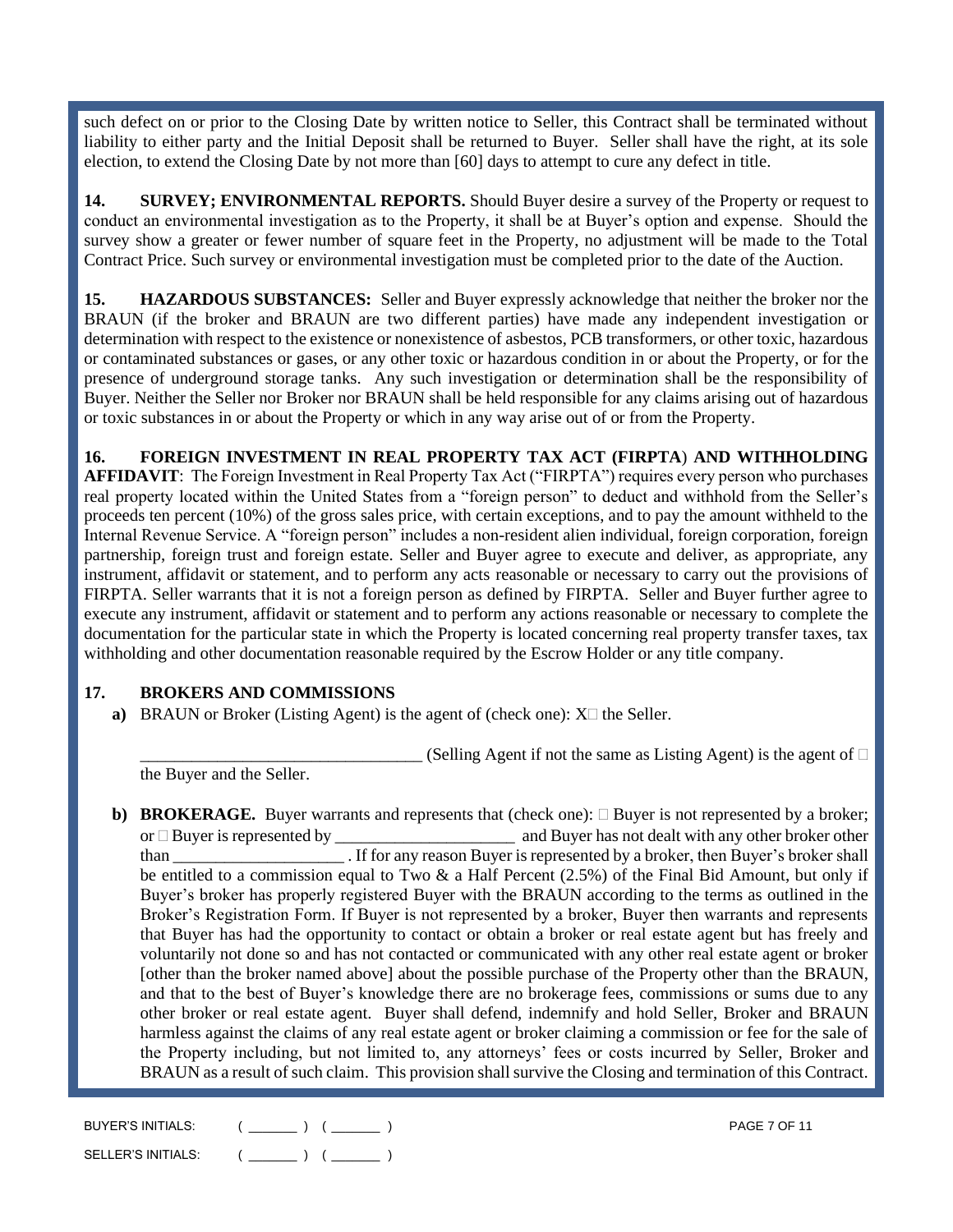- **c) AGENCY DISCLOSURE**. BROKER HAS ACTED AS AGENT FOR SELLER IN THIS TRANSACTION AND IS TO BE PAID A COMMISSION AS SET OUT IN THE TERMS OF THIS AGREEMENT AND THAT CERTAIN AUCTION CONTRACT BETWEEN SELLER, BROKER AND BRAUN.
- **d) BRAUN AND BROKER** Seller and Buyer acknowledge that BRAUN and Broker shall be compensated in accordance with the Auction Contract entered into by and between Seller and Broker and BRAUN AND THAT BROKER AND BRAUN HAVE NO RESPONSIBILILTY OR LIABILITY OF ANY KIND OR NATURE TO BUYER AND HAVE MADE NO REPRESENTATIONS OR WARRANTIES REGARDING THE PROPERTY.

**18. ESCROW AND COSTS.** Escrow has been opened for the Property with First American Title Company, 1900 Lombard Street, San Francisco, CA 94123, ("Escrow Holder"), Escrow #3807-6101496. Buyer shall deposit the Initial Deposit with the Escrow Holder at the time of the Auction Sale (and upon any agreement to extend the Closing Date) on the terms and conditions as outlined. Seller and Buyer will each pay their own share of Escrow costs which shall be paid at the closing of the sale of the Property on the Closing Date. Buyer shall deposit with Escrow Holder all sums requested by Escrow Holder to pay for costs of Escrow and all other costs here provided herein on or before the Closing Date. The Escrow Holder shall prepare Escrow Instructions consistent with the terms of this Contract. Unless otherwise agreed in writing by Seller and Buyer ("the Parties"), no changes shall be made to the Escrow Instructions or this Contract. A copy of this Contract shall be delivered to Escrow Holder concurrently with the opening of Escrow. All of Buyer's Premium shall be paid through escrow to the BRAUN and any commission payable to any broker shall be paid through escrow at the close of Escrow on the Closing Date. The Parties acknowledge that Escrow Holder will have terms in the Escrow Instructions in addition to the terms set forth herein and the Parties agree to execute the Escrow Instructions so long as the terms of the Escrow Instructions are consistent with the terms of this Contract. The Parties agree to comply with the deadlines for the Closing of this sale as set forth herein and in the Escrow Instructions. Seller and Buyer will execute such additional documents and instruments as may be reasonable and necessary to close the sale of the Property and complete the Escrow. The validity of this Contract is not affected as to whether Escrow Holder executes this Contract or not. In the event of a default by Buyer as set forth herein, the Initial Deposit is forfeit as per the terms of this Contract.

**19. BREACH OF CONTRACT BY SELLER.** In the event of a breach of this Contract by Seller, in no event shall BRAUN be liable for specific performance or for any damages including special, general, incidental or consequential damages, punitive damages, or economic loss and/or attorneys' fees, all of which are hereby waived. Further, if Seller breaches the Contract before the sale closes, Seller shall not be liable for any incidental, consequential, punitive damages or economic loss to Buyer.

**20. BREACH OF CONTRACT BY BUYER. IN THE EVENT THAT THE TRANSACTION CONTEMPLATED HEREUNDER SHALL FAIL TO CLOSE AS A RESULT OF BUYER'S DEFAULT AND SELLER THEN GIVES NOTICE TO BUYER THAT SELLER HAS CANCELLED THIS CONTRACT, THEN SELLER SHALL BE RELEASED FROM SELLER'S OBLIGATION TO SELL THE PROPERTY TO BUYER.** 

Further, in the event that Seller is unable to collect on any check delivered by Buyer to Seller or Escrow Holder, then, at Seller's option, without notice, this Contract may be terminated immediately.

**21. CASUALTY.** Except as may otherwise be provided herein, all risk of loss with respect to damage to the Property shall be borne by Saeed Fazeli, plaintiff and Julie A. Margett, Defendant, as owners of the property until the Closing Date; thereafter, all right or risk of loss shall be borne by Buyer. In the event that the Property is, in the

| BUYER'S INITIALS:  | <b>PAGE 8 OF 11</b> |
|--------------------|---------------------|
| SELLER'S INITIALS: |                     |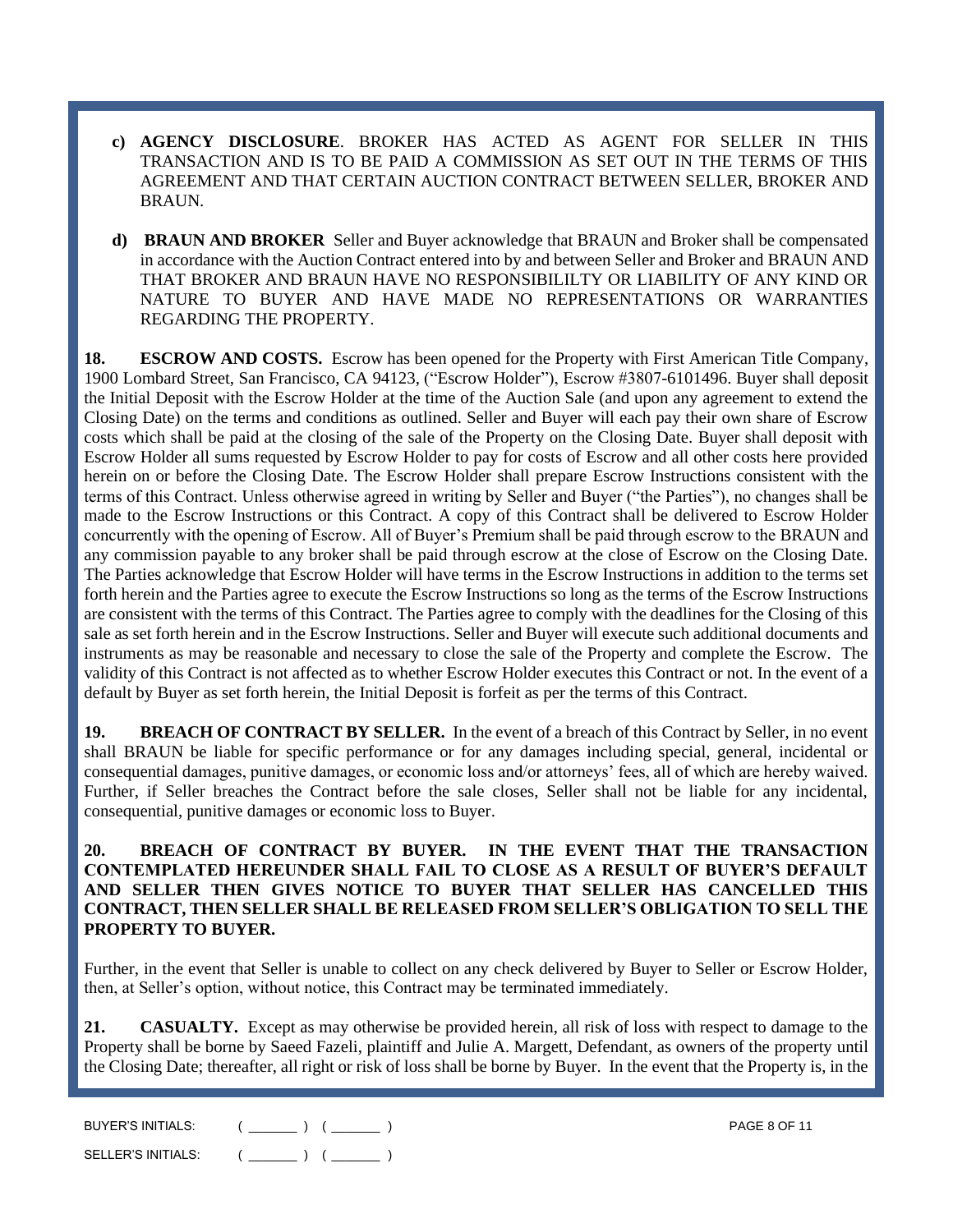opinion of Seller, significantly damaged or is destroyed by fire or other casualty or hazard prior to the Closing Date, Seller shall have the option to restore the Property to its pre-casualty condition or to cancel this Contract and Buyer's Initial Deposit shall be returned as a complete and final settlement to Buyer of all of Seller's obligations hereunder. Should Seller desire to restore the Property to its pre-casualty condition, Seller shall so notify Buyer and thereafter have 120 days to complete such restoration, with the Closing Date to be postponed accordingly.

**22. NOTICES.** Notice may, unless otherwise provided herein, be given or served (a) by delivering the same in person or by commercial courier, (b) by facsimile transmission, if the time of facsimile delivery is confirmed by sender's receipt of a transmission report, generated by sender's facsimile machine, which confirms that the facsimile was successfully transmitted in its entirety and provided the facsimile was forwarded prior to 5:00 P.M. PST or (c) by depositing the same into custody of a nationally recognized overnight delivery service. Notice given in any manner shall be effective only if and when received at the address specified in the opening paragraph between the hours of 8:00 A.M. and 5:00 P.M. of any business day (Monday through Friday) with delivery made after such hours to be deemed received the following business day. For the purposes of notice, the addresses of Seller and Buyer shall, until changed as hereinafter provided, be as set forth in the opening paragraph The parties shall have the right from time to time to change their respective addresses, and each shall have the right to specify as its address any other address within the United States of America by at least five (5) days written notice to the other party. All notices shall also be provided to Escrow Holder, Broker and BRAUN.

**23. DISPUTES.** Any disputes or claims in law or equity between Buyer and Seller that arise out of this Contract, shall be determined by the Court identified above, as the Court shall retain jurisdiction on all matters related to this Contract. Notwithstanding the preceding sentence, in the event that the Buyer fails to perform under this Contract, Buyer's initial deposit shall be nonrefundable in addition to any and all other claims for damages that the Seller may have against Buyer.

**24**. **WAIVER.** No failure or delay on the part of Seller in exercising either any right of Seller or any action on the part of Seller or any course of dealing or partial performance shall be deemed a waiver of any right of Seller set forth herein or a modification of any terms set forth herein.

**25. ADDITIONAL PROVISIONS:** Any additional provisions set forth on any attached exhibits, and initialed by all Parties, or any other documents executed by the Parties to amend or supplement this Contract, are hereby made a part of this Contract.

**26. ENTIRE AGREEMENT; AMENDMENT.** This written Contract and the Exhibits, Schedules Amendments, Attachments and Addenda attached hereto and made a part of this Contract signed by Seller and Buyer (if any) constitute the entire and complete agreement between the Parties hereto and supersede any prior oral or written agreements between the parties with respect to the Property. This Contract may not be amended, altered, modified or discharged except by an instrument in writing signed by Buyer and Seller. The Parties shall execute such other documents, instruments and agreements as may be reasonably necessary in order to comply with the terms of this Contract and close the sale of the Property. This Agreement shall be governed under and pursuant to the laws of the State of California.

**27. HEADINGS**. The paragraphs or section headings herein are for convenience of reference only and shall not be deemed to vary the content of this Contract or the covenants, agreements, representations, and warranties herein, set forth, or limit the provisions or scope thereof.

**28**. **SEVERABILITY.** The invalidity of any provision of this Contract shall not affect the validity or enforceability of any other provision set forth herein unless such provision is material to the transaction contemplated by the Parties in entering into this Contract.

| BUYER'S INITIALS:  | <b>PAGE 9 OF 11</b> |
|--------------------|---------------------|
| SELLER'S INITIALS: |                     |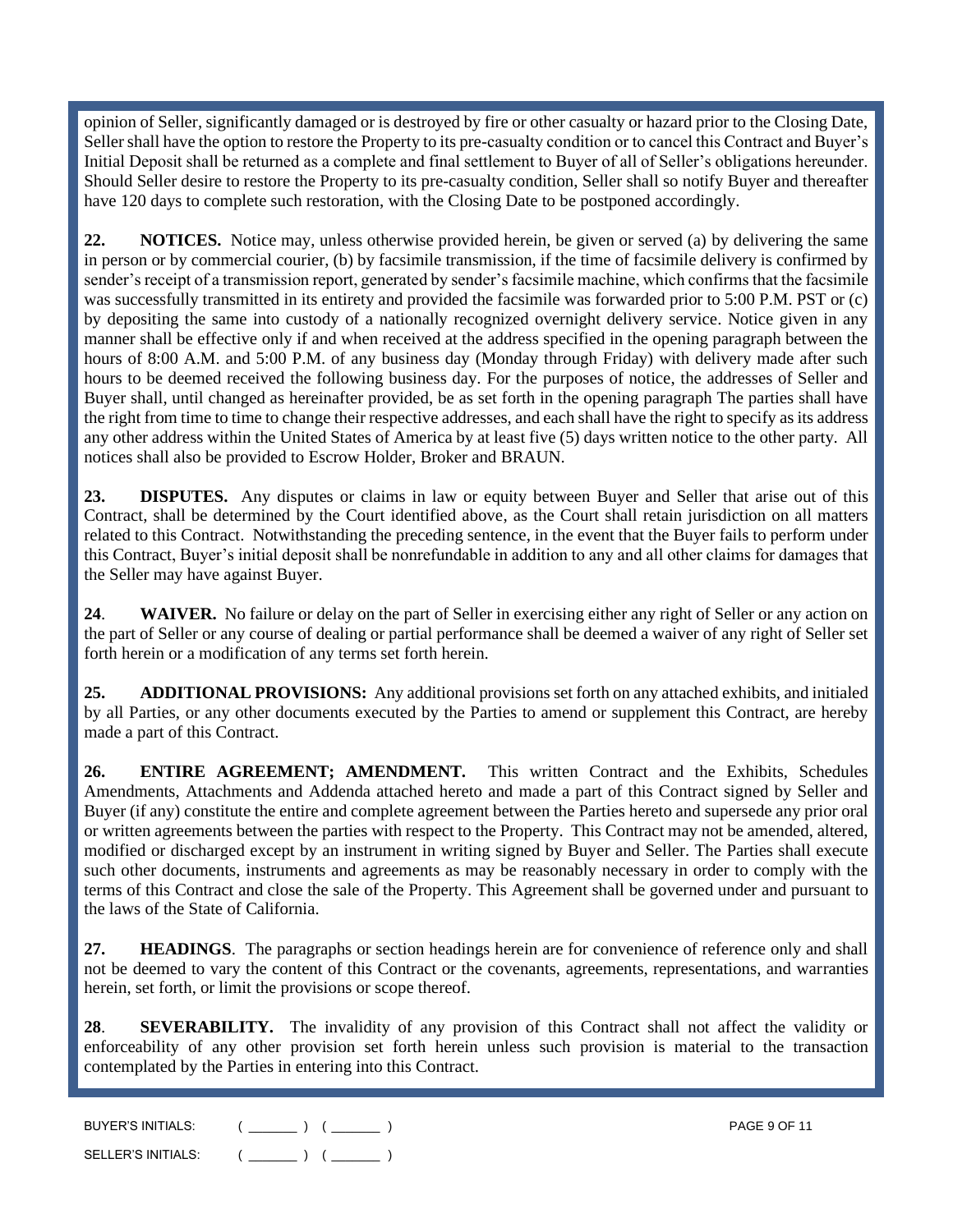**29**. **ASSIGNMENT.** Buyer may not assign this Contract or Buyer's rights hereunder without the prior written consent of Seller, which consent may be given or withheld in Seller's sole discretion.

**30. BINDING EFFECT.** This Contract shall be binding upon and inure to the benefit of the Parties hereto, and their respective successors, personal representatives, legal representatives, heirs and assigns.

**31. COUNTERPARTS.** The Contract may be executed in one or more counterparts, each of which shall have the force and effect of an original, and all of which shall constitute but one document.

**32**. **ACKNOWLEDGEMENT.** Buyer certifies that the person signing this Contract on behalf of the Buyer is of legal age and has full legal capacity and authority to understand, execute and deliver this Contract on behalf of himself or herself or on behalf of Buyer. If Buyer is purchasing the Property on behalf of a corporation, partnership, limited liability company, joint venture, non-profit organization, or public agency, the person signing this Contract is executing this Contract on behalf of such entity and Buyer certifies to Seller the person executing this Contract on behalf of Buyer has the authority to execute this Contract on behalf of such entity and Seller shall not have to inquire as to such authority and all corporate or other resolutions have been obtained to allow such person to execute this Contract on behalf of Buyer.

**33. ATTORNEYS FEES:** In the event of any action, proceeding, bankruptcy or arbitration arising out of this Agreement or the sale of the Property, except as otherwise set forth herein, the prevailing party shall be entitled to its reasonable attorneys' fees and costs of suit incurred in such action, arbitration, proceeding, or bankruptcy.

**34**. **TIME IS OF THE ESSENCE:** Time is of the essence in this Contract for the performance of all conditions, covenants and promises set forth herein.

Signatures on following page

BUYER'S INITIALS: ( \_\_\_\_\_\_\_ ) ( \_\_\_\_\_\_\_ ) PAGE 10 OF 11 SELLER'S INITIALS:  $($  \_\_\_\_\_\_\_  $)$   $($  \_\_\_\_\_\_  $)$